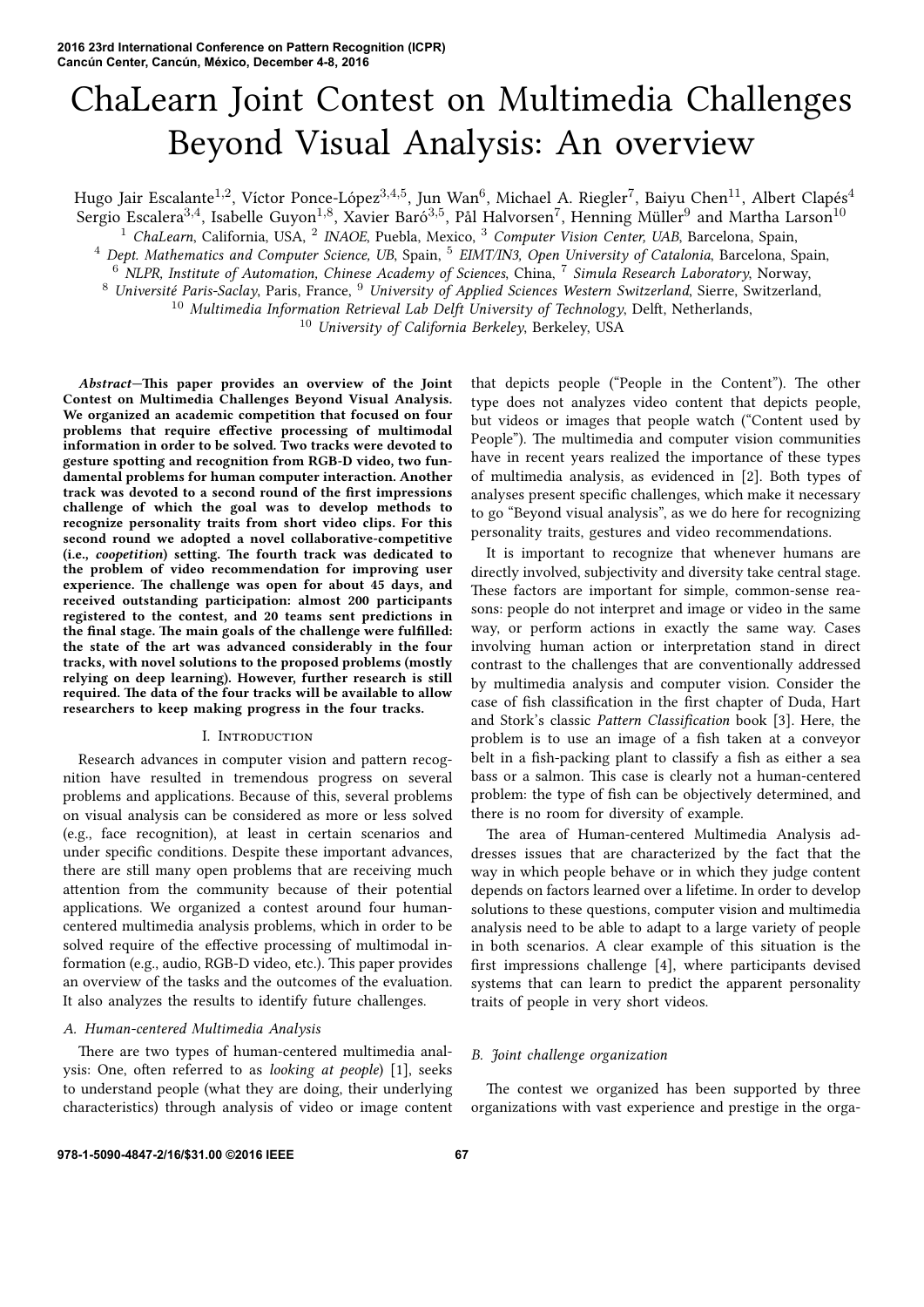nization of academic contests, namely: Chalearn<sup>1</sup>, MediaEval<sup>2</sup> and ImageCLEF  $[5]$ . The contest was also supported by the IAPR TC-12<sup>3</sup> on visual and multimedia information systems.

The involved organizations offer to the research community an opportunity to test their multimedia analysis technology on a standard formulation of a problem, using conventional definitions and evaluation protocols. Such a set up is necessary in order to have a fair and accurate measure of the relative performance of algorithms. By measuring performance with benchmarks we bring the research field forward as a whole, since direct performance comparison allows us to know exactly when a new algorithm has succeeded in surpassing the state of the art (and should be pursued further) and when an established algorithm does not achieve the state of the art (and should be modified, or possibly abandoned).

Joint-challenges are an important aspect of sharing results and techniques. Benchmarks usually require a high degree of topical and technical focus from their participants. For this reason, there is a danger that benchmarking communities turn inward, leading to limited innovation and small modifications of existing techniques. Such an introversion can lead to missed opportunities to learn from each other. In particular, we are interested in overlaps between the approaches that are developed for human-centered multimedia analysis tasks and to sharing tools and code. We are also interested in exchanging experiences and best practices in designing and carrying out benchmarks, also for approaches such as EaaS (Evaluation as a Service [6]). Specific decisions about how the task is formulated and offered to participants can have a significant impact on benchmark success. It is also important for groups that develop and offer challenges to the research community be able to learn from each other.

Examples of cross pollination in the organized contest include the joint formulation of the tracks, the common usage of the CodaLab platform for the four tracks, and the common evaluation protocol (with particularities for each specific track, e.g., in terms of metrics). On the basis of these considerations, the success of this challenge can be greatly attributed to the joint organization. For this reason, we foresee such collaboration as fruitful to adopt (and adapt) for future challenges.

The rest of this paper is organized as follows. The next section provides a general overview of the contest. Then, the results of the four tracks are discussed in Sections III- V. Finally, the main findings and outcomes of the challenge are discussed in Section VI.

# **II. CONTEST OVERVIEW**

This section provides a general overview of the contest, details on each track are discussed in the following sections.

<sup>1</sup>http://chalearn.org <sup>2</sup>http://www.multimediaeval.org/ <sup>3</sup>http://iapr-tc12.info/

*A. Contest tracks*

The contest comprised the following four tracks:

- *•* **First impressions round 2 (Track 1).** To recognize apparent personality traits from 15-second videos, where big-five categories were considered. This is a follow up of the First impressions challenge at ECCV 2016 [4].
- *•* **Isolated and continuous gesture recognition (Tracks 2 and 3)** To recognize gestures in either segmented or continuous video, starting from RGB-D data and considering a large number of categories and domains.
- *•* **Context of experience (Track 4)** To determine whether videos are suitable to be shown in a certain context.

Figure 1 shows samples taken from the data sets used in the four tracks of the contest.



Fig. 1. Samples of data from the different tracks. From top to bottom: first impressions track, isolated and continuous gesture recognition, and context of experience tracks.

# *B. Protocol and contest duration*

A common generic protocol was adopted for the four tracks on the contest (slight changes were adopted for the first track, see Section III). The four tracks used the CodaLab open source platform of Microsoft<sup>4</sup>. Participants had to submit prediction results during the challenge (see below). Track winners had to publicly release their source code and submit a fact sheet summarizing their methodologies. Please note that specific evaluation metrics were adopted for each track. The competition lasted 45 days. Two stages of the contest can be distinguished for the four tracks:

*•* **Development phase:** participants had access to labeled development (training) data for developing their systems; they also had access to unlabeled validation data.

 $^4$ https://competitions.codalab.org/  $\,$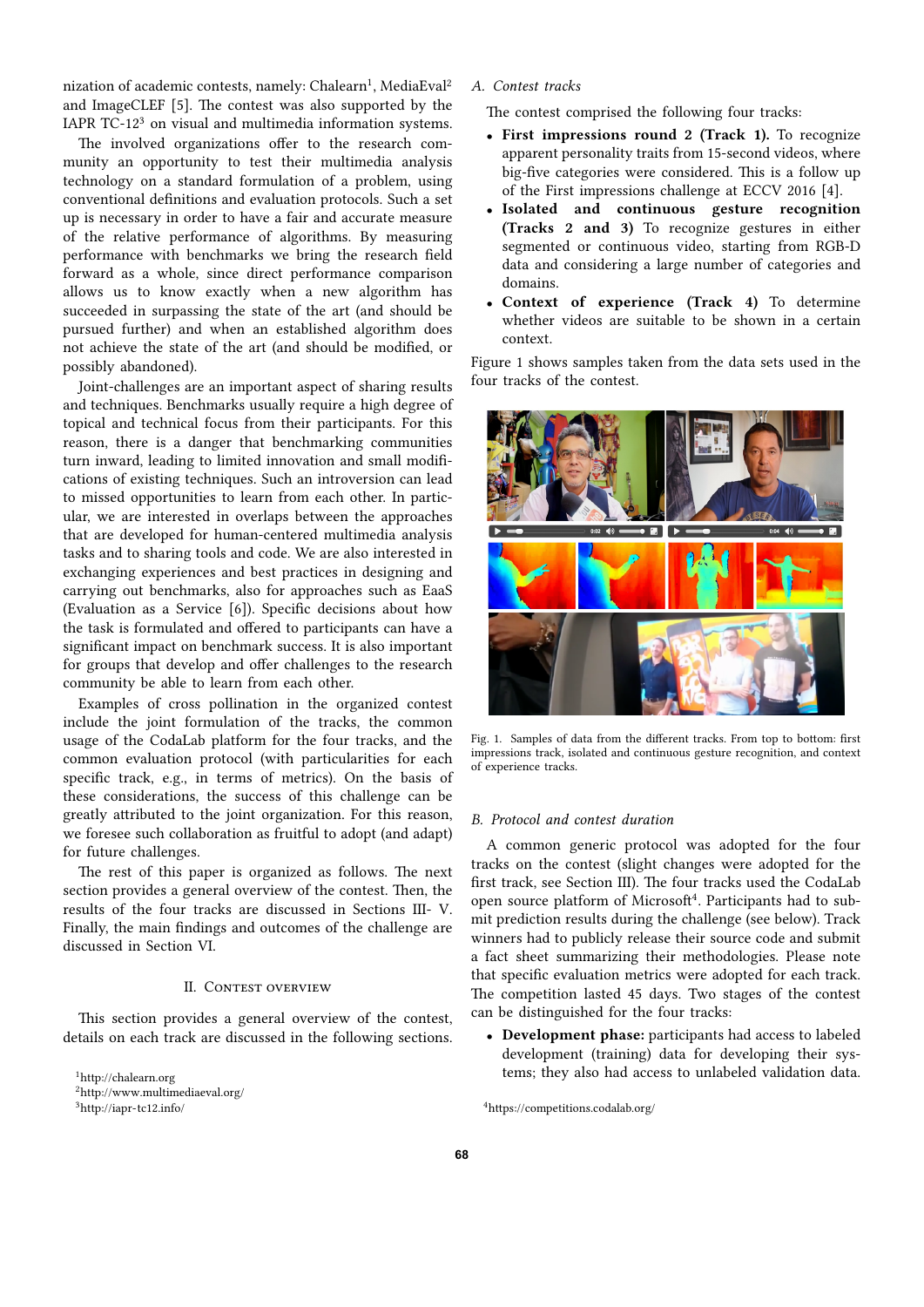During this phase, participants could receive immediate feedback on their performance in validation data through the leader board in CodaLab.

*•* **Final phase:** participants were provided with unlabeled final (test) data, for which they had to send predictions. The winners of the contest were determined by evaluating performance in this data set. Participants also had to send code and fact sheets describing their methods. Code of participants was verified and the winners were announced.

# *C. Participation*

Table I shows a summary of the participation in the four tracks. The number of registered participants is close to 200, whereas a lower number of participants sent predictions for the final phase, as expected in academic challenges.

| Track             | Registered | Test pred. | Code | Fact sheet |  |
|-------------------|------------|------------|------|------------|--|
| First impressions |            |            |      |            |  |
| Isolated GR       |            |            |      |            |  |
| Continuous GR     | 48         |            |      |            |  |
| Context of Exp.   | 16         |            |      |            |  |
| Total<br>166      |            |            |      |            |  |
|                   |            |            |      |            |  |

**Summary of participation for the four tracks of the contest.**

# III. FIRST IMPRESSIONS: COLLABORATIVE COMPETITION

This section summarizes the results of the first impressions track. This is a second round of the challenge that implements a collaborative competition or "coopetition". The goal, as in the previous first round [4], has been to automatically recognize five "apparent" personality traits (the so-called "Big Five") from videos of subjects speaking in front of a camera, by using human judgment. A data set consisting of 10,000 shorts clips from YouTube videos was made available. The ground truth for personality traits was obtained from workers of Amazon Mechanical Turk (AMT). To alleviate calibration problems between workers, we used pairwise comparisons between videos, and variable levels were reconstructed by fitting a Bradley-Terry-Luce model with maximum likelihood [7]. The competition attracted 51 participants who are grouped in several teams. Four teams entered the final phase.

# *A. Coopetition seing*

This part of the contest adopted a coopetition scheme (collaborative competition) to quantitatively evaluate the recognition of the apparent Big Five personality traits on multimodal audio+RGB data from YouTube videos. The winners had to publicly release their source code. The coopetition feature allowed participants to download other participant codes, and rank the quality of the downloaded code by using "like"/"unlike" buttons, and count the total number of downloads for a each public submission.

The coopetition had two phases:

*•* As in the first round of the challenge, a development phase during which the participants had access to 6,000

manually labeled continuous video sequences of 15 seconds each. Thus, 60% of the videos used for training are randomly grouped into 75 training batches. They could get immediate feedback on their prediction performance by submitting results on an unlabeled validation set of 2,000 videos. These 2,000 videos used for validation represent 20% over the total set of videos and are also randomly grouped into 25 validation batches.

*•* A final phase during which the competitors could submit their predictions on 2,000 new test videos (the remainder 20% over the total set of videos, also grouped into 25 test batches). The prediction scores on test data were not revealed until the end of the challenge.

#### *B. Data*

The data set consists of 10,000 clips extracted from more than 3,000 different YouTube high-definition (HD) videos of people facing and speaking in English to a camera. The people appearing are of different gender, age, nationality, and ethnicity, which makes the task of inferring apparent personality traits more challenging [4].

## *C. Metrics and evaluation*

The participants of the different teams trained their models to imitate human judgments consisting in continuous target values in the range  $[0, 1]$  for each trait. Thus, their goal was to produce for each video in the validation or test set, 5 continuous prediction values in the range [0, 1], one for each trait.

For this task (similar in spirit to a regression task) the evaluation consisted in computing the **mean accuracy** over all traits and videos. Accuracy for each trait is defined as:

$$
A = 1 - \frac{1}{N_t} \sum_{i=1}^{N_t} |t_i - p_i| / \sum_{i=1}^{N_t} |t_i - \bar{t}|
$$
 (1)

where  $p_i$  are the predicted scores,  $t_i$  are the ground truth scores, with the sum running over the  $N_t$  test videos, and  $\bar{t}$  is the average ground truth score over all videos<sup>5</sup>. Additionally, we also computed (but did not use to rank the participants) the coefficient of determination:

$$
R^{2} = 1 - \sum_{i=1}^{Nt} (t_{i} - p_{i})^{2} / \sum_{i=1}^{Nt} (t_{i} - \overline{t})^{2} . \tag{2}
$$

We also turned the problems into classification problems by thresholding the target values at 0.5. In this way we obtained 5 binary classification problems (one for each trait).

# *D. Results and summary of participants methods*

Table II summarizes the various approaches of the teams who participated in the final phase, uploaded their models, and provided a survey about methods.

All of the approaches use both audio and visual cues. *BU-NKU* did not use audio information in the first round,

 $5$ This definition is slightly different from what we used on the leaderboard. The leaderboard accuracy is not normalized  $A = 1 - \frac{1}{N_t} \sum_{i=1}^{N_t} |t_i - p_i|$ . This change does not affect the ranking.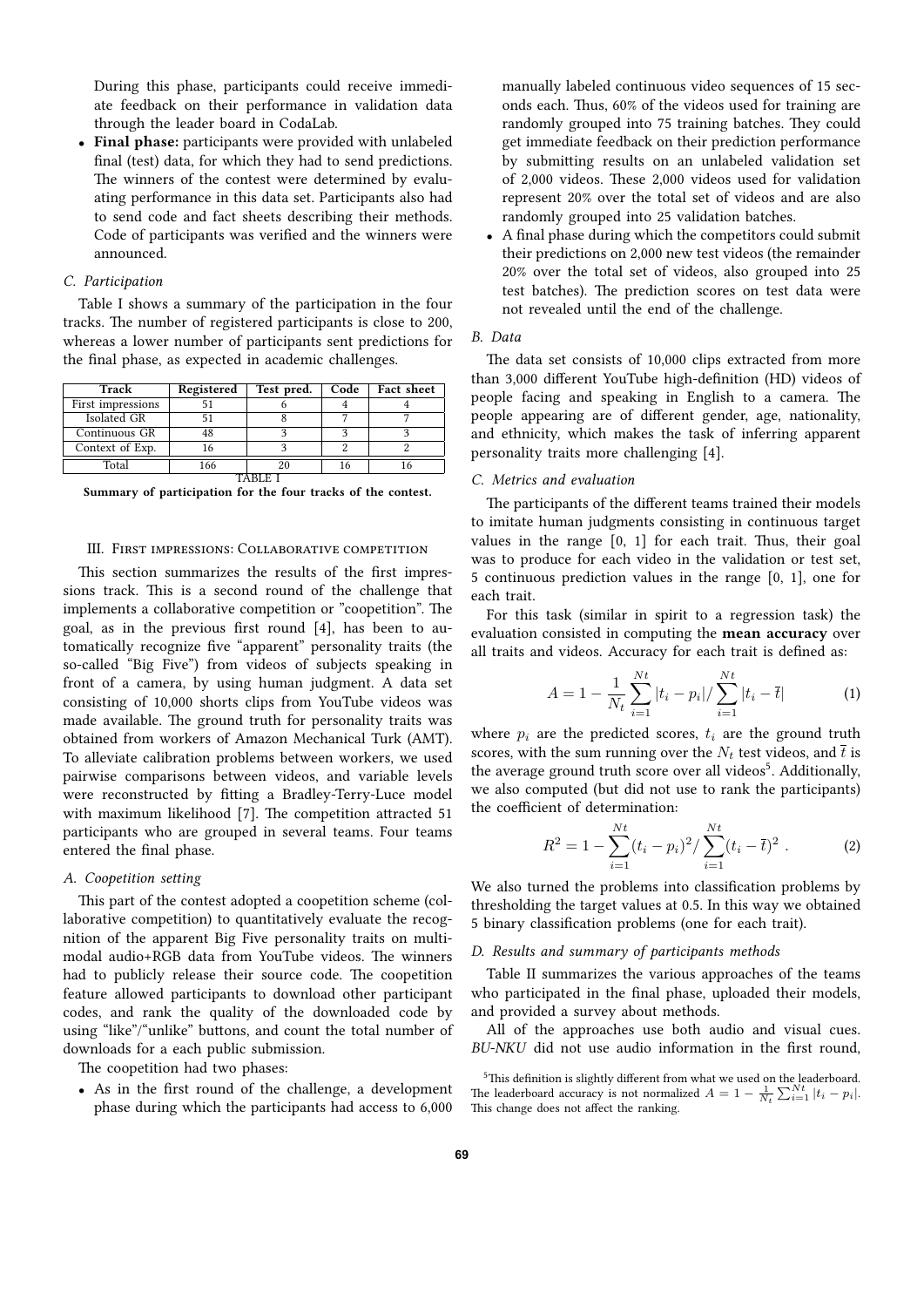but after the coopetition they implemented the approach of *pandora* and obtained the best overall result on this second round. For the visual cues, the dominant approach is to learn the representations by means of Convolutional Neural Networks [8]. Most teams also made semantic assumptions about the data by separately processing face and background. Another common approach is to use pre-trained deep models and fine-tune on the dataset provided by the challenge. In order to combine the different modalities, the teams used an early fusion scheme before being fed to different regression methods. Fully-connected Neural Networks or Support Vector Regressors were used for this purpose. A notable exception is the method proposed by team *evolgen*, which includes the temporal structure by partitioning the video sequences in segments and sequentially feeding the learned audio-video representation to a recurrent Long Short Term Memory architecture [9]. Readers are referred to Table II for a synthesis of the main characteristics of the methods that have been submitted to this challenge. Next, we summarize the three winning methods.

**First place:** the *BU-NKU* team uses both visual (face and scene) and audio modalities. They first estimate facial landmarks in order to perform face alignment. Then, they obtain both image-level deep features and Local Gabor Binary Patterns from Three Orthogonal Planes (LGBPTOP) from these face crops over video frames. The per-video facial representation consists hence of a set of functionals computed over the per-frame face features (e.g., mean, std, offset, etc). The deep architecture used for computing face features is VGG-Face [10] pre-trained on FER-2013 dataset. Similarly, scene features are extracted from the initial frame by using VGG-VD-19 [11] trained on ILSVRC 2012. Regarding the audio modality, a large pool of low level descriptors (LLD) are generated using the openSMILE toolbox [12]. Finally, Kernel Extreme Learning Machines (KELM) are used for each cue and individual scores are fused for final trait recognition.

**Second place:** the *evolgen* team proposed a multimodal LSTM architecture. The input video sequences are split into 6 non-overlapping partitions. From each partition, they extract the audio representation using classical spectral features and statistical measurements, forming a 68-dimensional feature vector. For the video representation, the authors propose selecting a frame from the partition, locating the face, and centering it through face alignment. The preprocessed data is passed to a Recurrent CNN, trained end-to-end, which uses a separate pipeline for audio and video. Each partition frame is processed with convolutional layers, afterwards applying a linear transform to reduce the dimensionality. The audio features of a given partition go through a linear transform and are concatenated with the frame features. The Recurrent layer is sequentially fed with the features extracted from each partition.

Third place: the *pandora* team uses Deep Convolutional Networks to focus on leveraging visual information from faces and supplementary information from background, whereas an ensemble of Decision Tree Regressors performs

prediction on the acoustic features. The authors separately model grayscale and colored faces, which seem to laverage complementary information to one another. Apparent personality traits are predicted at frame-level. Then, the framewise predictions over 15 frames are concatenated to obtain a fixed-length representation per video, which gives a final descriptor of size 15  $\times$  #traits  $\times$  #models. The final prediction is done using a regressor over the former representation.

# *E. Track conclusions*

All three winning methods applied neural networks on visual cues. Moreover, all of them also used some kind of data pre-processing, such as face detection and alignment. Background information, when used was fed into separate network streams from the face stream, as it was the case of first and third place participants. The second method used end-to-end training, fusing the audio and video streams with fully-connected layers. The coopetition feature of this second round, although not applied to weight final prize ranking score, was used in order to allow participants to download the code between different teams and rank them per usability. *BU-NKU* clearly benefited from this fact by incorporating the audio features from the *pandora* team.

# IV. ISOLATED AND CONTINUOUS GESTURE RECOGNITION

Tracks 2 and 3 of the contest were associated with the ChaLearn Looking at people (LAP) 2016 Large-scale Isolated and Continuous Gesture Recognition Challenges, respectively. The approached problems were recognizing gestures from either segmented or continuous RGB-D videos, respectively. The focus of both challenges was on "large-scale" learning and "user independent" gesture recognition,.

## *A. Data*

Associated with these tracks we recently released two large-scale gesture recognition data sets [13]:

- *•* **Chalearn LAP RGB-D Isolated Gesture Dataset (IsoGD).** Includes 47933 RGB-D gesture videos. Each RGB-D video represents one gesture only, and there are 249 gesture labels performed by 21 different individuals. This data set was used for track 2: isolated gesture recognition, and the goal was to recognize the categories of gestures in pre-segmented RGB-D videos.
- *•* **Chalearn LAP RGB-D Continuous Gesture Dataset (ConGD).** Comprises 47933 RGB-D gestures in 22535 RGB-D gesture videos. Each RGB-D video may represent one or more gestures, and there are 249 gesture labels performed by 21 individuals. This data set was used for track 3, and the focus was on segmenting and recognizing gestures from continuous video (gesture spotting).

Both the IsoGD and ConGD databases were divided into three sub-data sets for evaluation, whereby the subsets are mutually exclusive. For more information about these two data sets, please refer to [13].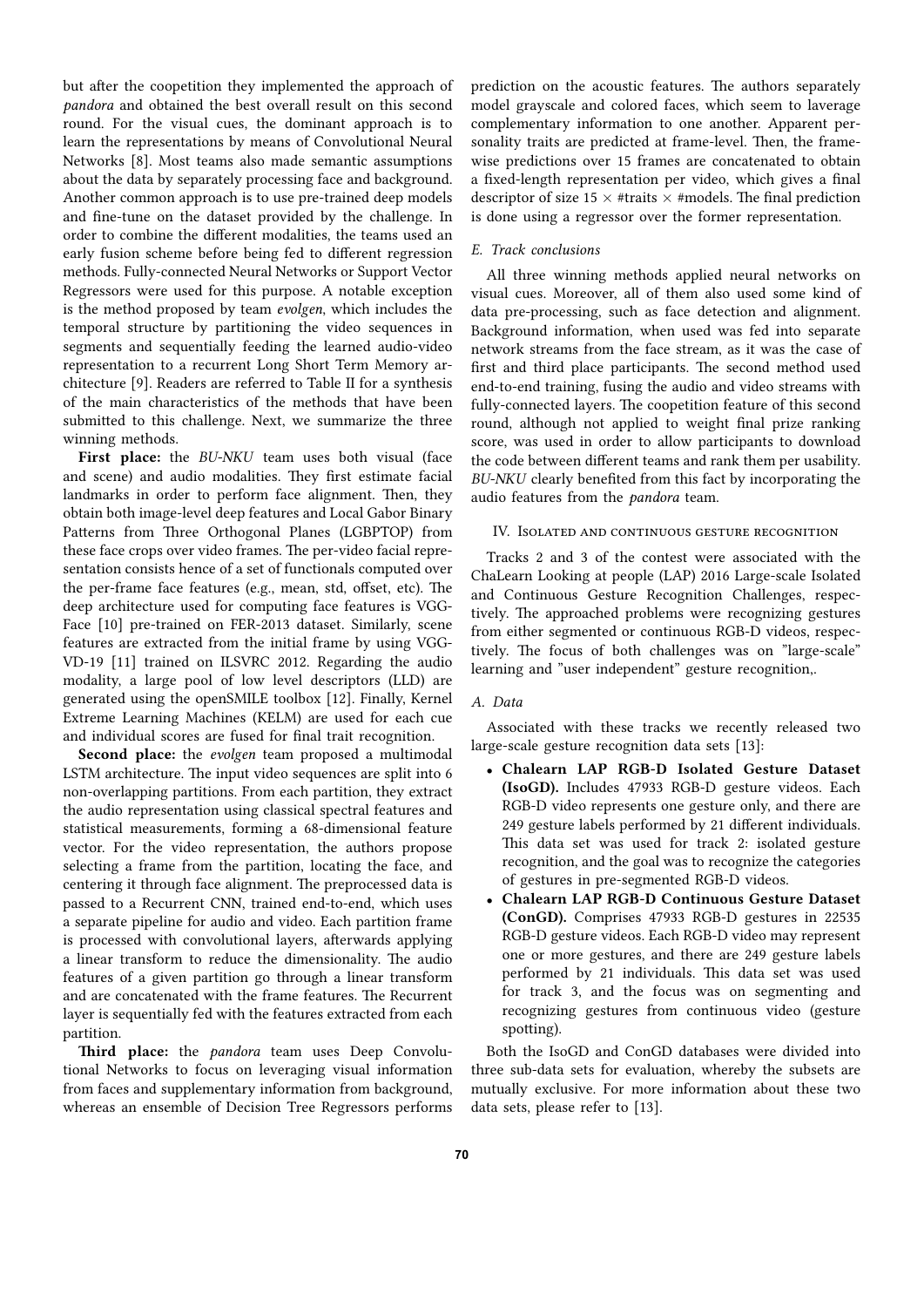|               |                    |                             | Modality             |                    |                             |                                             |               |
|---------------|--------------------|-----------------------------|----------------------|--------------------|-----------------------------|---------------------------------------------|---------------|
|               | Pretraining        | Preprocessing               | Audio                |                    | Video                       |                                             | <b>Fusion</b> |
|               |                    |                             | $\mathbf{R}^{\perp}$ | $\mathbf{L}^2$     | $R^{\perp}$                 |                                             |               |
|               | VGG-face           |                             |                      |                    |                             |                                             |               |
| <b>BU-NKU</b> | (FER2013),         | face alignment              | LLD <sup>8</sup>     |                    | CNN(face/scene),            | KELM <sup>6</sup>                           | early         |
|               | $VGG-VD-19$        |                             |                      |                    | LGBPTOP (face)              |                                             |               |
|               | (ILSVRC12)         |                             |                      |                    |                             |                                             |               |
| evolgen       |                    | face alignment              | spectral             | RCNN <sup>10</sup> | RCNN <sup>10</sup>          | RCNN <sup>10</sup>                          | early         |
| pandora       | VGG-Net            | face alignment              | LLD <sup>8</sup>     | Bagged Regressor   | CNN(face/scene)             | <b>CNN</b>                                  | early         |
| Pilab         |                    |                             | spectral             | RF regressor       |                             |                                             |               |
| $n - n$       | $2\pi$<br>$\cdots$ | <b>B</b> 1<br>$\sim$ $\sim$ | $\sqrt{a}$ 1         | $T^{-1}$ 1         | $4 \text{ norm}$<br>$1 \pi$ | $\mathbf{D}$ $\mathbf{I}$<br>$\cdot$ $\sim$ | $\mathbf{r}$  |

 $^1$  R = Representation  $^2$  L = Learning Strategy  $^3$  logfbank = Logarithm Filterbank Energies  $^4$  PSLR = Partial Least Square Regressor  $5$  SVR = Support Vector Regression  $6$  KELM = Kernel Extreme Learning Machine  $7$  FER = Facial Expression Recognition Dataset  $8$  LLD = Low Level Descriptor  $9$  MFCC = Mel Frequency Cepstral Coefficient  $10$  RCNN = Recurrent CNN.

TABLE II

**Overview of the team methods comparing pre-training (topology and data), preprocessing if performed, representation, learning strategy per modality, and fusion.**

# *B. Metrics and evaluation*

For the isolated gesture recognition challenge, we used the recognition rate *r* as the evaluation criteria:

$$
r = \frac{1}{n} \sum_{i=1}^{n} \delta(p_l(i), t_l(i))
$$
 (3)

where  $n$  is the number of samples;  $p_l$  is the predicted label;  $t_l$  is the ground truth;  $\delta(j_1, j_2) = 1$ , if  $j_1 = j_2$ , otherwise  $\delta(j_1, j_2) = 0.$ 

For continuous gesture recognition, we used the Jaccard index (the higher the better), similarly to previous ChaLearn Looking at People challenges [14], [15]. The Jaccard index measures the average relative overlap between true and predicted sequences of frames for a given gesture. Metric description details for this track can be found in [13],

# *C. Results and methods*

*1) Isolated gesture recognition challenge:* In the final testing phase, eight teams submitted predictions. The summary of the method features is shown in Table III. Six teams were able to outperform the baseline method [13]. Next, we summarize the methods of the top 3 ranked participants.

| Rank           | Team                 | recognition rate $r$ | Method            |  |
|----------------|----------------------|----------------------|-------------------|--|
|                | FLiXT                | 56.90%               | $C3D + RGB-D$     |  |
| 2              | AMRL                 | 55.57%               | $CNN + depth$     |  |
| 3              | <b>XDETVP-TRIMPS</b> | 50.93%               | Pyramidal C3D     |  |
|                |                      |                      | $+$ RGB-D         |  |
| $\overline{4}$ | ICT NHCI             | 46.80%               | appearance model  |  |
|                |                      |                      | $+RNN+RGB-D$      |  |
| 5              | <b>XITUfx</b>        | 43.92%               | CNN+MHI+depth     |  |
| 6              | <b>TARDIS</b>        | 40.15%               | dense trajectory+ |  |
|                |                      |                      | fish vector       |  |
|                |                      |                      | encoding + SVM    |  |
|                | baseline [13]        | 24.19%               |                   |  |
| 7              | <b>NTUST</b>         | 20.33%               |                   |  |
| 8              | Bczhangchen          | 0.45%                |                   |  |
| TABLE III      |                      |                      |                   |  |

**Summary of the results in the isolated gesture challenge.**

**First place**: the *FLiXT* team recognizes gestures by employing both RGB and depth videos and learning with a 3D CNN model. Authors preprocessed the inputs and convert them into 32-frame videos. Since variations in background, clothing, skin color and other external factors may disturb the recognition, they employed saliency video to concentrate the gestures. The features of the videos were learned by the C3D model [16] in order to learn spatiotemporal features. This is also combined with RGB, depth and saliency features to boost final performance.

**Second place:** the *AMRL* team proposes three simple, compact yet effective representations from depth sequences for gesture recognition in the context of CNNs. The three representations are called Dynamic Depth Image (DDI), Dynamic Depth Normal Image (DDNI) and Dynamic Depth Motion Normal Image (DDMNI). They are all based on bidirectional rank pooling, converting the depth sequences into images. Such representations enable the use of existing CNN models directly on video data applying fine-tuning without introducing many parameters to learn. The 3 representations model the posture and motion cues in different levels of abstraction, complementing each other in order to improve final gesture recognition performance.

Third place: the *XDETVP-TRIMPS* team proposes a pyramidal 3D CNN. First, each video is segmented into three parts which may overlap in some degree according to the frame count of the video file. Then, sixteen frames are sampled from each part and the whole video file via uniform sampling with temporal jitter. Finally, four sixteen-frame batches are used to train the C3D model [16] on the RGB and depth modalities. Gesture prediction is obtained by fusing the outputs of both modalities.

2) Continuous gesture recognition challenge: Three teams submitted predictions in the final stage of the challenge. The performance of all the methods improved the provided baseline. Results and methods are shown in Table IV.

| Rank | <b>Team</b>   | Mean Jaccard Index $J_S$ | Method            |  |  |
|------|---------------|--------------------------|-------------------|--|--|
|      | ICT NHCI      | 0.2869                   | appearance model  |  |  |
|      |               |                          | $+RNN+RGB-D$      |  |  |
| 2    | <b>TARDIS</b> | 0.2692                   | $C3D + sliding$   |  |  |
|      |               |                          | $windows + RGB-D$ |  |  |
| 3    | AMRL          | 0.2655                   | OOM+CNN+depth     |  |  |
|      | baseline [13] | 0.1464                   |                   |  |  |
|      |               |                          |                   |  |  |

**Summary of the results in the continous gesture challenge.**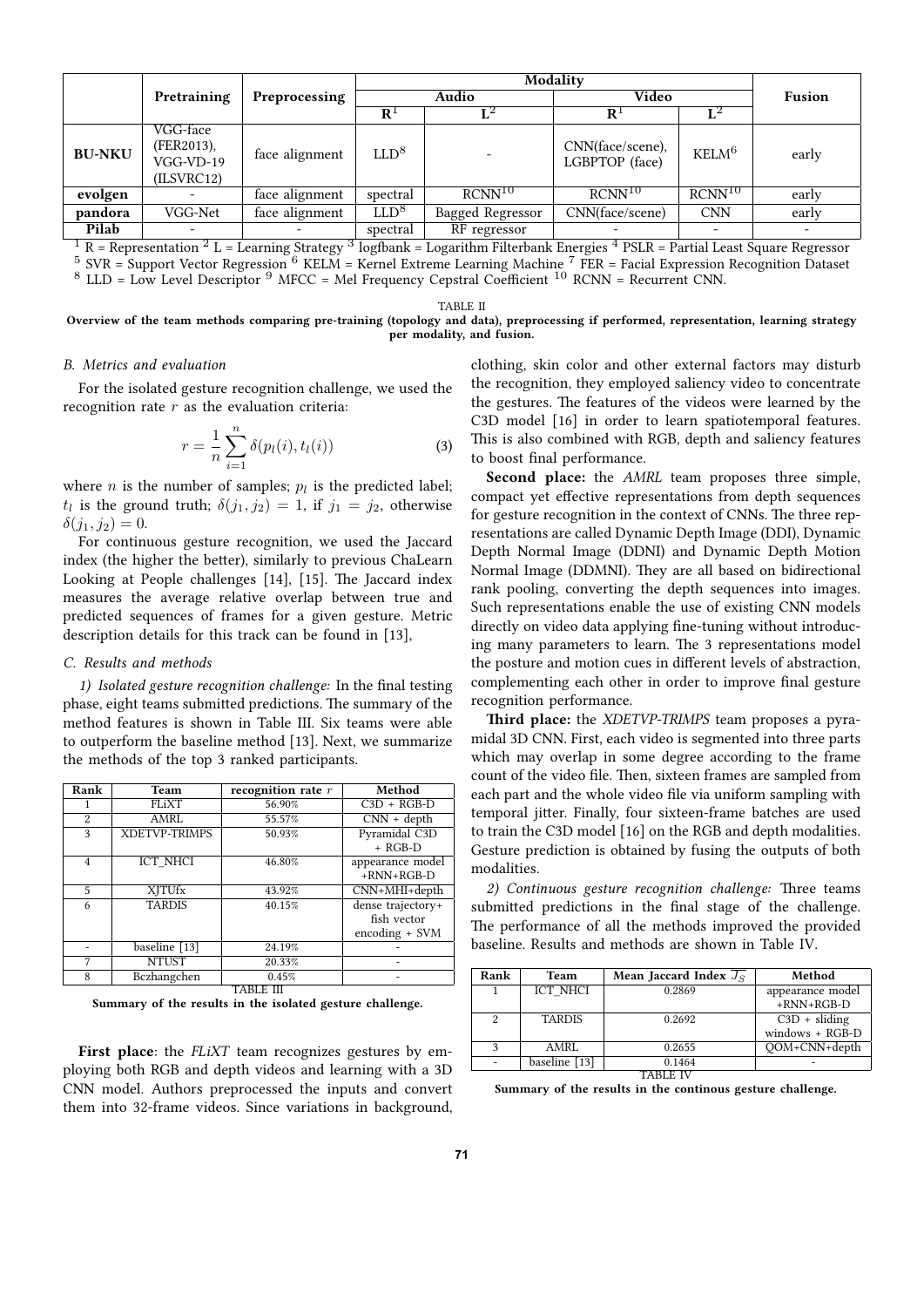**First place:** the *ICT\_NHCI* team transforms the continuous gesture recognition problem into the isolated recognition problem with an accurate gesture segmentation. For segmentation, it is considered that the subject puts the hands down after performing each gesture. Therefore, they used a face detector and a hand detector to estimate the distances between each pair of three points (one face, two hands). For gesture recognition, the two streams Recurrent Neural Network (RNN) method [17] is applied. It first extracts HOG and Skeleton features from RGB and depth videos. On each separated channel, the hand shape and position features are fused by concatenation. Then, features from different channels are fused by the RNN model.

**Second place:** the *TARDIS* team trained an end-to-end deep network for gesture recognition (jointly learning both the feature representation and the classifier). The network performs three-dimensional (i.e. space-time) convolutions to extract features related to both the appearance and motion. Space-time invariance is encoded via pooling layers. Before being adapted to the task of gesture recognition, the earlier stages of the network are partially initialized using C3D method [16]. In order to perform spotting, the deep-volume features are computed on a sliding spatio-temporal volume. The output predictions are then refined via two stages of majority voting filtering.

Third place: the *AMRL* authors approach the problem in two stages: segmentation and recognition. For segmentation, they obtain the begin and end frames of each gesture based on quantity of movement (QOM) and then propose compact representations for depth sequences, called Improved Depth Motion Maps (IDMM), which convert each depth sequence into an image in order to recognize the gestures using ConvNets. This method enables the use of existing CNN models directly on video data with fine-tuning, without introducing a large set of parameters to be learned.

# *D. Track conclusions*

In agreement with the state of the art in computer vision, deep learning solutions (CNNs, C3D and RNN) dominated both gesture recognition challenge tracks. Interestingly, there was only one team that approached the spotting problem directly, as opposed to the other teams that segmented first and then recognized. Although participants did a great progress in both tasks, achieving almost 60% of recognition performance when hundreds of categories are considered in the isolated track, and getting close to 30% of overlap in he continuous case, results still suggest that there is much room for improvement in both challenges.

# V. CONTEXT OF EXPERIENCE

The Context of Experience track has as goal to predict the multimedia content that users find most fitting to watch in specific viewing situations (contexts). We focus on the case of viewers watching movies on an airplane. Here, viewers can be considered largely to have the same aim (i.e., viewing intent). They want to spend the time, and keep

themselves occupied in the small space of an airplane cabin, and minimize the impact of the limitations of the technology (e.g., screen size), and the environment (e.g., background noise, interruptions, presence of strangers). This common aim leads us to assume that people will want to watch will depend on the context in which they are experiencing the multimedia content, and not exclusively their personal preferences. The objective of the task is to predict which videos allow viewers to achieve this goal, given the context, which includes the limitations of the technology (e.g., screen size), and the environment (e.g., background noise, interruptions, presence of strangers). Airplanes provide the basis for a later study of other stressful contexts include hospital waiting rooms, and dentists offices, where videos are shown during treatment.

# *A. Data*

The challenge provided participants with a list of movies (including links to descriptions and video trailers), and requires them to classify each movie into +goodonairplane/ goodonairplane classes. The dataset includes movies, metadata, extracted audio and visual features and links to movie trailers, and is described in detail in [18]. For this challange, the development set contains 146 movies and has further been split into a training set with 96 movies and a validation set with 50 movies. This has been done to make it possible for the participants to test their approaches before the final challenge data is made available (receiving immediate feedback in the CodaLab leader board). The test set for the final evaluation consists of 175 movies. The ground truth of the task is derived from two sources. First, actual movie lists used by a major airline, and second user judgments on movies that are collected via a crowdsourcing tool.

# *B. Metrics and evaluation*

For the evaluation we use the standard metrics Precision, Recall and F1 score. Negative and positive classes in both data sets are balanced as good as possible. Participants are asked to submit a predicted class for each movie in the test data set. The metrics are then calculated and provided to the participants. For a transparent and fair procedure, the labels used for the evaluation will be released together with the results. We also provide a random baseline in the leaderboard for the challenge phase. The random baseline is the average of ten random classification predictions. The values for the random baseline are F1 score of 0.594, precision of 0.618 and recall of 0.572.

# *C. Results and methods*

Three participants submitted to the challenge. An overview can be found in table VI. Two submitted the fact sheet and their code. An overview about the used features of the participants can be found in table V. Only one participant used a multimodal approach to tackle the task. The other two relied on metadata. The last participant did not provide fact sheet or code and just stated that they used a regression for the classification on all the provided metadata. For this